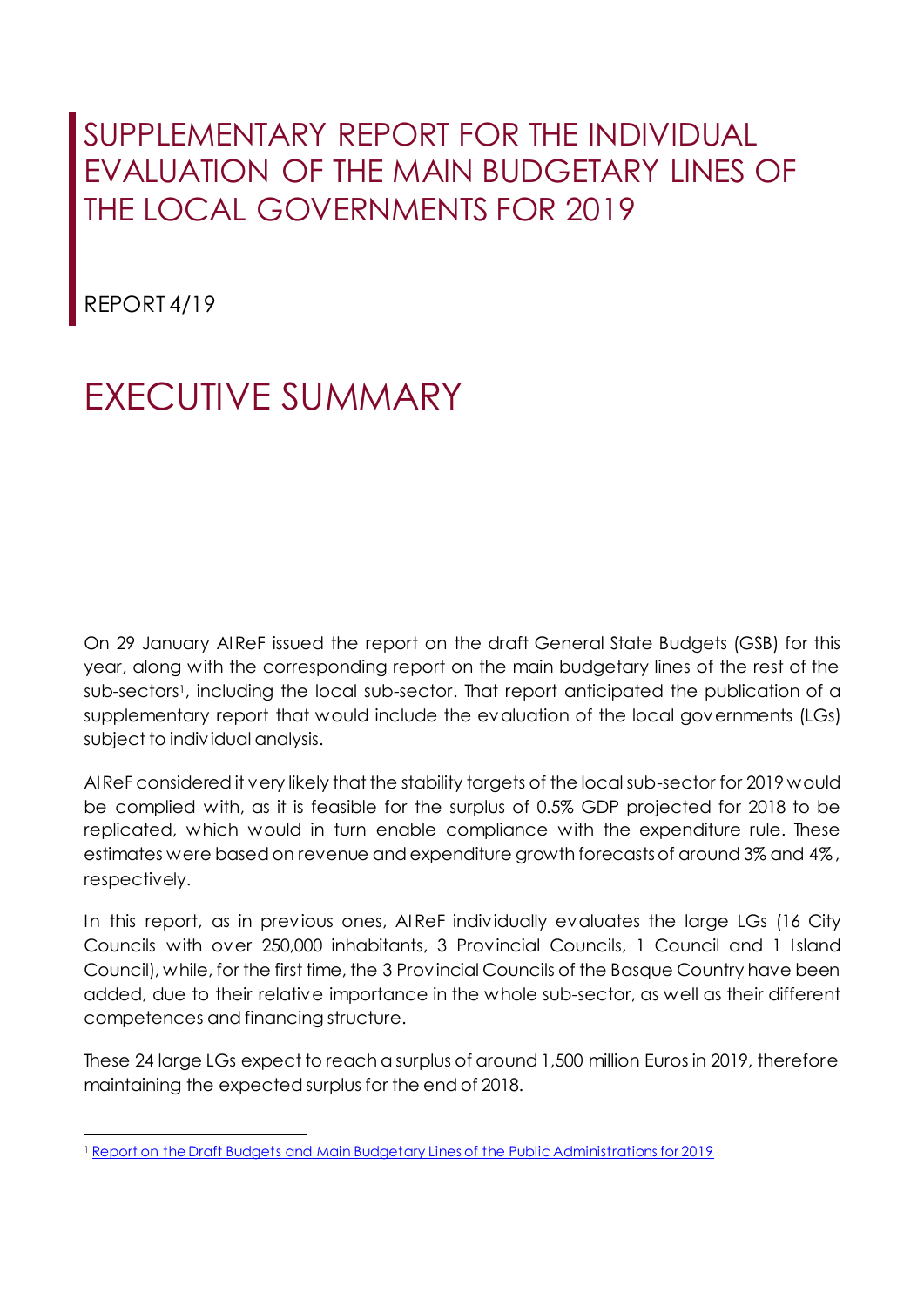A positive balance is expected in all of them, both in 2018 and in 2019, with the exception of the City Council of Vigo, which ended the 2018 financial year with a deficit, as expected, due to a non-recurring operation stemming from the bankruptcy process of the city's auditorium.

With respect to the expenditure rule, AIReF identifies the risk that this may not be complied with in 2018<sup>2</sup> in the city councils of Barcelona and Vigo and in the Island Council of Tenerife. To assess this rule, AIReF has taken the reference rate of computable expenditure growth (2.4%) as a base, or the limits marked by the Economic Financial Plans (EFP) in force (in the case of the city councils of Bilbao, Las Palmas de Gran Canaria, Madrid and Murcia, as well as the Council of Barcelona and the Island Council of Mallorca). The city councils of Gijón and Valencia, having failed to comply with this rule in 2017, have not approved the corresponding plan to date and, therefore, have not been able to be evaluated.

On the other hand, as has been done since 2016, the 19 LGs with over 20,000 inhabitants have been analysed individually, with greater risks detected in their sustainability in the medium term. For this reason, the eligibility criteria of previous reports have remained (debtto-GDP ratio as an indicator of the sustainability of financial debt, average payment period to suppliers as a warning of commercial debt arrears and the treasury surplus for general expenditure as an indicator of the sustainability of commercial debt).

With the new information published, generally no changes to the risk rating have been registered. Only the City Council of Cuenca stands out the analysis of entities with mediumterm sustainability problems due to its improvement in the variables that define its structural situation. In addition, improvements in the level of risk that change the rating can be seen in the city councils of La Línea de la Concepción (downgraded from high risk to moderate) and Almonte and Valdemoro (from moderate risk to low risk). Finally, the analysis includes the City Council of Los Barrios for which information was not previously available.

On the other hand, while their rating has not improved, the city councils of Aranjuez, Navalcarnero, Isla Cristina, Alcorcon and San Andrés del Rabanedo have informed AI ReF of measures taken or to be taken that have medium-term impact.

In addition, AIReF has requested information from the city councils of Arcos de la Frontera, Arganda del Rey, Barbate, Caravaca de la Cruz, Los Palacios y Villafranca and Puerto Real as they present, according to the most recent available data, a substantial negativ e development regarding their debt position.

All the city councils selected, as well as the MINHAC's Information Centre, have fulfilled their obligation to cooperate with AIReF, providing the information needed for the analysis, with the exception of the city councils of Barbate and Caravaca de la Cruz who hav e not fulfilled their obligation and who, therefore, will be issued a warning on this institution's website.

 $\overline{a}$ <sup>2</sup> According to the current framework the LGs do not have to send information on the expenditure rule in the budgetary lines, so it is not possible to evaluate this rule in 2019.